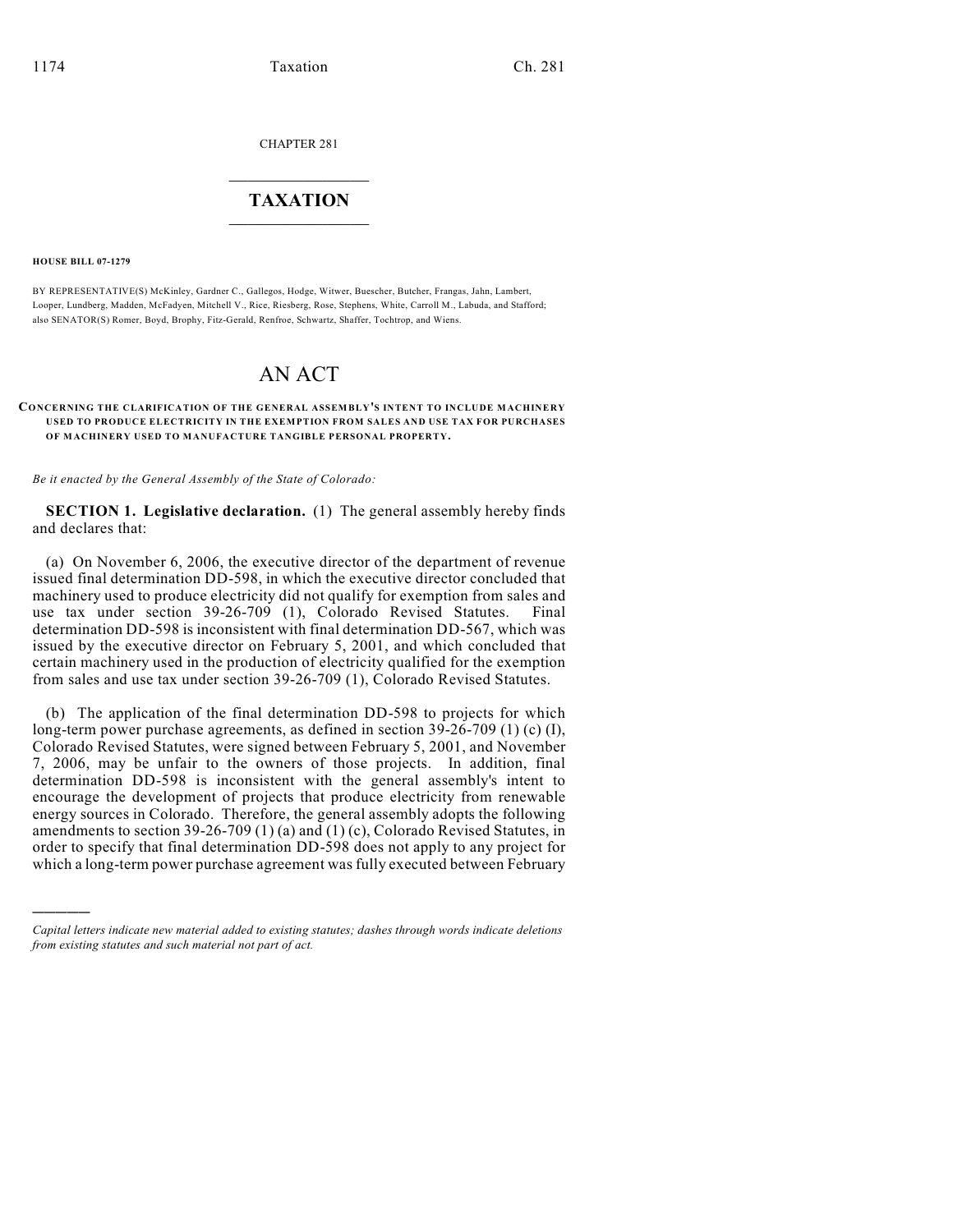5, 2001, and November 7, 2006, or to any project that produces electricity from a renewable energy source.

(c) By enacting this legislation, the general assembly does not intend to indicate whether final determination DD-598 reflects the correct construction or interpretation of section 39-26-709 (1), Colorado Revised Statutes, whether it is a change in policy, or whether final determination DD-598 was legally or validly implemented.

**SECTION 2.** 39-26-709 (1) (a), Colorado Revised Statutes, is amended BY THE ADDITION OF THE FOLLOWING NEW SUBPARAGRAPHS to read:

**39-26-709. Machinery and machine tools.** (1) (a) The following shall be exempt from taxation under the provisions of part 1 of this article:

(III) PURCHASES OF MACHINERY AND MACHINE TOOLS, OR PARTS THEREOF, USED IN THE PRODUCTION OF ELECTRICITY FROM A RENEWABLE ENERGY SOURCE, INCLUDING BUT NOT LIMITED TO WIND, WHETHER OR NOT SUCH PURCHASES ARE CAPITALIZED OR EXPENSED; AND

(IV) PURCHASES OF MACHINERY AND MACHINE TOOLS, OR PARTS THEREOF, USED IN THE PRODUCTION OF ELECTRICITY IN A FACILITY FOR WHICH A LONG-TERM POWER PURCHASE AGREEMENT WAS FULLY EXECUTED BETWEEN FEBRUARY 5, 2001, AND NOVEMBER 7, 2006, WHETHER OR NOT SUCH PURCHASES ARE CAPITALIZED OR EXPENSED.

**SECTION 3.** 39-26-709 (1) (c), Colorado Revised Statutes, is amended to read:

**39-26-709. Machinery and machine tools.** (1) (c) As used in this subsection (1):

(I) "LONG-TERM POWER PURCHASE AGREEMENT" MEANS AN AGREEMENT EXECUTED BETWEEN ONE OR MORE INDEPENDENT POWER PRODUCERS AND A PROVIDER OF RETAIL ELECTRIC SERVICE FOR A TERM OF NO LESS THAN TEN YEARS, PURSUANT TO WHICH THE INDEPENDENT POWER PRODUCER OR PRODUCERS AGREE TO SELL ALL OF THE PRODUCTION OFFERED FOR SALE FROM A PARTICULAR POWER GENERATION FACILITY FOR A SPECIFIED PRICE OVER A SPECIFIED TERM.

(I) (II) "Machinery" means any apparatus consisting of interrelated parts used to produce an article of tangible personal property. The term includes both the basic unit and any adjunct or attachment necessary for the basic unit to accomplish its intended function.

(II) (III) "Manufacturing" means the operation of producing a new product, article, substance, or commodity different from and having a distinctive name, character, or use from raw or prepared materials.

(IV) "SPECIFIED PRICE" MEANS A PRICE SET BY A LONG-TERM POWER PURCHASE AGREEMENT THAT IS NOT DEPENDENT ON EITHER THE COST OF PRODUCTION OR THE MARKET PRICE OF ELECTRICITY; EXCEPT THAT A SPECIFIED PRICE MAY PROVIDE FOR A PERCENTAGE INCREASE OVER TIME SO LONG AS THE PERCENTAGE INCREASE IS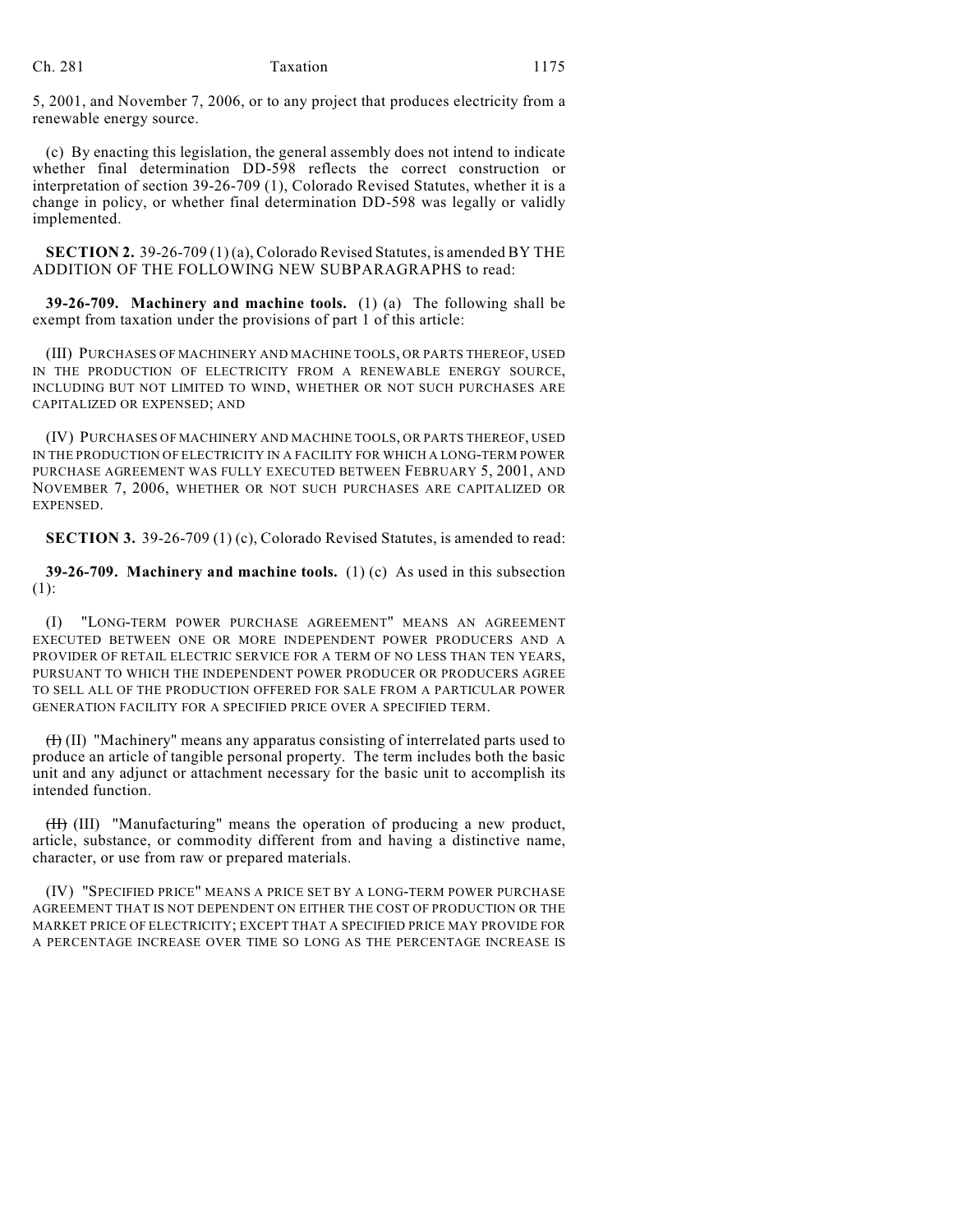SPECIFIED IN THE ORIGINAL LONG-TERM POWER PURCHASE AGREEMENT AND IS ALSO NOT DEPENDENT ON EITHER THE COST OF PRODUCTION OR THE MARKET PRICE OF ELECTRICITY.

**SECTION 4.** 39-26-601 (1), Colorado Revised Statutes, is amended to read:

**39-26-601. Definitions.** As used in this part 6, unless the context otherwise requires:

(1) "Qualified taxpayer" means a natural person, a C corporation, as defined in section 39-22-103  $(2.5)$ , a partnership, as defined in section 39-22-103 (5.6), a limited liability company that is not a C corporation, an S corporation, as defined in section 39-22-103 (10.5), or a sole proprietorship that purchases, stores, uses, or consumes tangible personal property, including machinery, as defined in section  $39-26-709$  (1) (c) (I) SECTION 39-26-709 (1) (c) (II), that is or will be used in Colorado directly and predominantly for research and development or in a combined activity of research and development and manufacturing that is exempt pursuant to section 39-26-709 (1).

**SECTION 5.** 39-26-602 (1), (2), and (3), Colorado Revised Statutes, are amended to read:

**39-26-602. Fiscal years commencing on or after July 1, 2002 - temporary refund of state sales and use tax paid for tangible personal property used for research and development to refund state revenues exceeding TABOR limit application requirements and procedures - legislative declaration.** (1) The general assembly finds and declares that providing a refund of state sales and use tax paid in connection with the sale, purchase, storage, use, or consumption of tangible personal property, including machinery as defined in section 39-26-709 (1)  $\overline{(c)}$  (I) SECTION 39-26-709 (1) (c) (II), used in Colorado directly and predominantly for research and development or in a combined activity of research and development and manufacturing that is exempt pursuant to section 39-26-709 (1) is a reasonable method of refunding a portion of the excess state revenues required to be refunded in accordance with section 20 (7) (d) of article X of the state constitution.

(2) (a) Subject to the provisions of subsection (6) of this section, for the state fiscal year commencing on July 1, 2002, if, based on the financial report prepared by the controller in accordance with section 24-77-106.5, C.R.S., the controller certifies that the amount of state revenues for said state fiscal year exceeds the limitation on state fiscal year spending imposed by section 20 (7) (a) of article X of the state constitution for said state fiscal year and the voters statewide either have not authorized the state to retain and spend all of the excess state revenues for that state fiscal year or have authorized the state to retain and spend only a portion of the excess state revenues for that state fiscal year, each qualified taxpayer shall be allowed to claim a refund in an amount equal to fifty percent of all state sales and use tax paid by the qualified taxpayer pursuant to parts 1 and 2 of this article during that state fiscal year on the sale, purchase, storage, use, or consumption of tangible personal property, including machinery as defined in section  $39-26-709$  (1) (e) (I) SECTION 39-26-709 (1) (c) (II), that is or will be used in Colorado directly and predominantly for research and development or in a combined activity of research and development and manufacturing that is exempt pursuant to section 39-26-709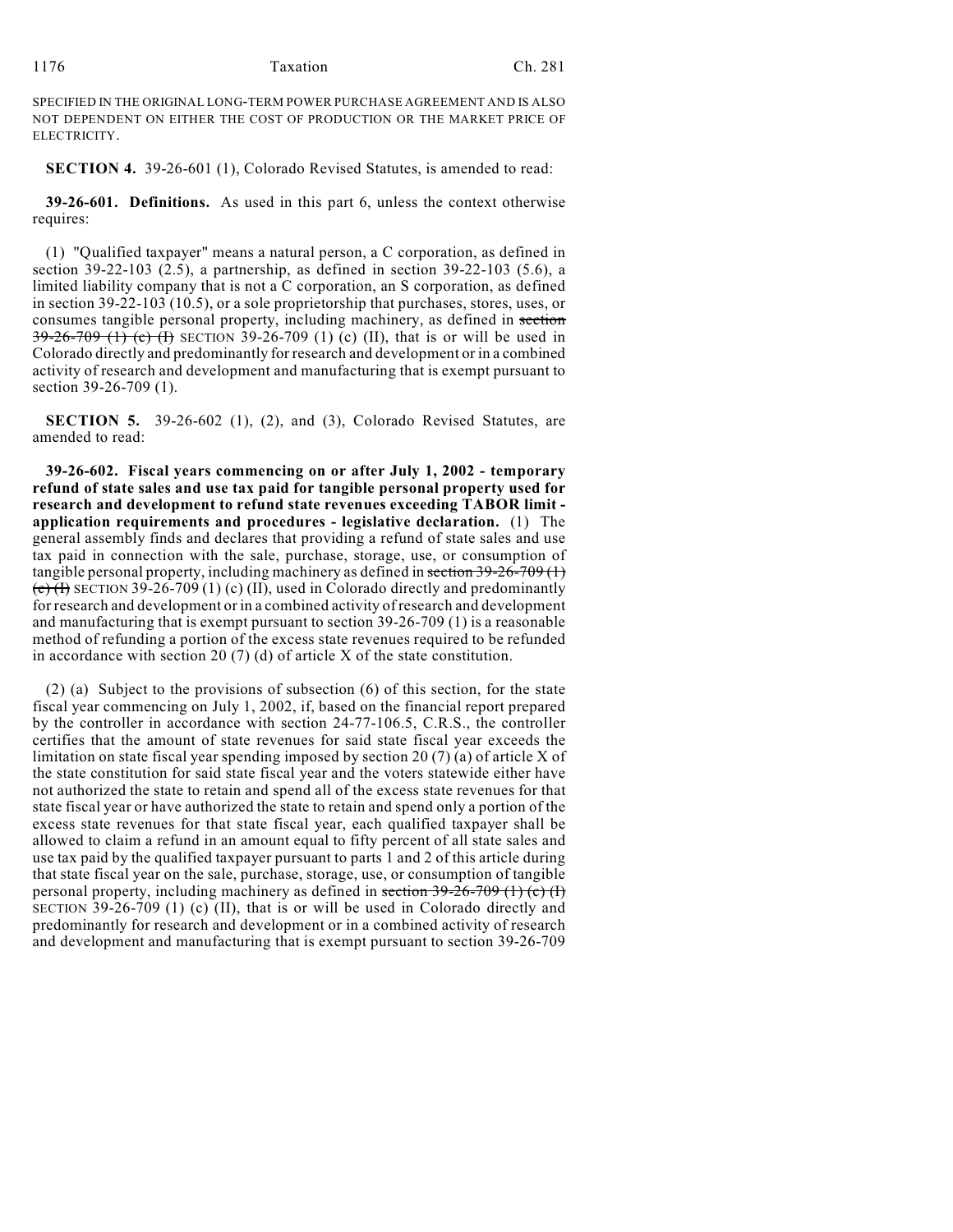(1).

(b) Subject to the provisions of subsection (6) of this section, for state fiscal years commencing on or after July 1, 2003, if, based on the financial report prepared by the controller in accordance with section 24-77-106.5, C.R.S., the controller certifies that the amount of state revenues for said state fiscal year exceeds the limitation on state fiscal year spending imposed by section 20 (7) (a) of article X of the state constitution for said state fiscal year and the voters statewide either have not authorized the state to retain and spend all of the excess state revenues for that state fiscal year or have authorized the state to retain and spend only a portion of the excess state revenues for that state fiscal year, each qualified taxpayer shall be allowed to claim a refund in an amount equal to all state sales and use tax paid by the qualified taxpayer pursuant to parts 1 and 2 of this article during that state fiscal year on the sale, purchase, storage, use, or consumption of tangible personal property, including machinery as defined in section  $39-26-709$  (1) (c) (f) SECTION  $39-26-709(1)$  (c) (II), that is or will be used in Colorado directly and predominantly for research and development or in a combined activity of research and development and manufacturing that is exempt pursuant to section 39-26-709 (1).

(3) To claim the refund allowed by subsection (2) of this section, a qualified taxpayer shall submit a refund application to the department of revenue on a form provided by the department. Such application shall be submitted no earlier than January 1 and no later than April 1 of the state fiscal year immediately following the state fiscal year for which the refund is claimed. The application shall be accompanied by proof of payment of state sales and use taxes paid by the qualified taxpayer in the immediately preceding state fiscal year on the sale, purchase, storage, use, or consumption of tangible personal property, including machinery as defined in section 39-26-709 (1) (c) (I) SECTION 39-26-709 (1) (c) (II), that is or will be used in Colorado directly and predominantly for research and development or in a combined activity of research and development and manufacturing that is exempt pursuant to section 39-26-709 (1). The application shall also include any additional information that the department may require by rule, which may include, without limitation, a detailed list of all expenditures that support a claim for a refund, the name and addresses of an individual who maintains records of such expenditures, and a statement that the qualified taxpayer agrees to furnish records of all such expenditures to the department upon request. No refund shall be allowed if the qualified taxpayer has not complied with the provisions of this subsection (3).

**SECTION 6.** 39-30-106 (1) (b), Colorado Revised Statutes, is amended to read:

**39-30-106. Sales and use tax - machinery and equipment exempted.** (1) (b) The provisions of section 39-26-709 (1) shall govern the administration of this subsection (1), except to the extent that such section and this subsection (1) are inconsistent. For purposes of this section, in addition to the definition of "manufacturing" found in section  $39-26-709$  (1) (c) (II) SECTION 39-26-709 (1) (c) (III), "manufacturing" shall include refining, blasting, exploring, mining and mined land reclamation, quarrying for, processing and beneficiation, or otherwise extracting from the earth or from waste or stockpiles or from pits or banks any natural resource.

**SECTION 7. Applicability.** This act shall apply to all audits, assessments,